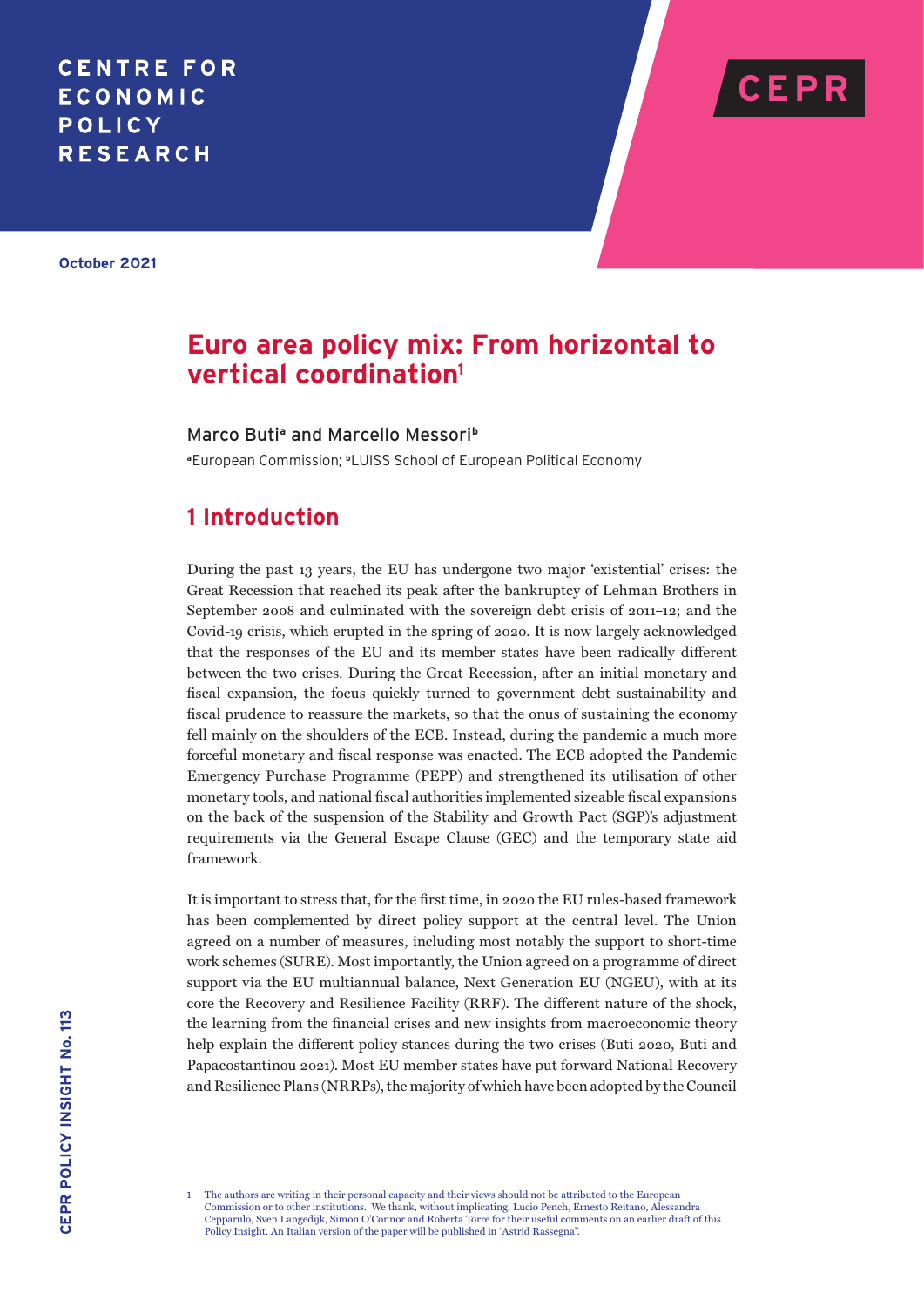

based on a positive recommendation by the Commission. During August 2021, the Commission released the first transfers under the RRF, corresponding to the initial payment of 13% of the member states RRF envelope.

The combination of national and EU budgets, coupled with the rapid and determined ECB measures, have led to a more expansionary policy stance compared to previous crisis episodes. This forceful policy response was instrumental in maintaining the financial cohesion of the euro area (Hartmann et al. 2021) and favouring a strong bouncing back of its economy in the current year.

The purpose of this Policy Insight is to provide a simple unifying framework to analyse the evolution of the monetary-fiscal policy mix in the euro area since its inception, and to outline some options for the post-pandemic period. In Section 2 we show that euro area policymakers had to confront a policy mix trilemma. We then analyse the monetary-fiscal interactions in the euro area, and revisit their implications for monetary and fiscal dominance. Sections 3 and 4 examine how the trilemma was tackled during three different phases: the euro area's first decade, the global financial crisis, and the pandemic. The measures taken during the Covid-19 crisis could pave the way for the post-pandemic solution of this trilemma through a robust policy mix entailing horizontal and vertical coordination (Section  $\zeta$ ). In Section 6, we discuss the options for future coordination between EU-level and national fiscal policies, notably the setting up of a central fiscal capacity. The final section sketches out some policy orientations for the future.

### **2 The euro area policy mix trilemma**

Conceptually, in any currency area, policymakers need to supply an 'adequate' amount of cyclical stabilisation, either via the common monetary policy, via fiscal policy at central or decentralised level or, most likely, via a combination of these different policies. Within the Maastricht framework, policy authorities face what can be dubbed the 'euro area policy mix trilemma': one cannot have, at the same time, (a) asymmetric fiscal rules of the Maastricht type, (b) monetary policy constrained by the effective lower bound (ELB), and (c) no central fiscal capacity.**<sup>2</sup>** The trilemma is represented in Figure 1.

The Maastricht Treaty and, *a fortiori*, the SGP are fundamentally asymmetric in their call to avoid excessive government deficits without any constraint on the corresponding balance surpluses: the rules 'proscribe' excessive government deficit even if this entails a pro-cyclical fiscal behaviour, but do not have any 'prescribing' power over policies by countries with fiscal space. This asymmetry reflected the 'Brussels-Frankfurt consensus' prevailing at the time of the negotiations of Maastricht Treaty and of the SGP; the focus was on the risk of a government deficit bias aggravated by the common pool problem (Buti and Sapir 1998, Buti and Gaspar 2021).

For the European Commission and the Council to credibly enforce the Excessive Deficit Procedure in the absence of a central fiscal capacity, monetary policy should have unconstrained space to respond to shocks. This means that monetary policy cannot be limited by an ELB on interest rates. Should the latter not be the case, the fiscal stabilisation would have to be necessarily supplied either by the violation of the Maastricht fiscal requirements or by the setting up of a central fiscal response. In principle, the integrity of the Maastricht assignment can thus be preserved, if the

<sup>2</sup> We are grateful to Lucio Pench, Director for Macroeconomic policies at the European Commission, for having spelled out the trilemma to us. He is in no way responsible, obviously, for the use we will make of this trilemma in the present paper.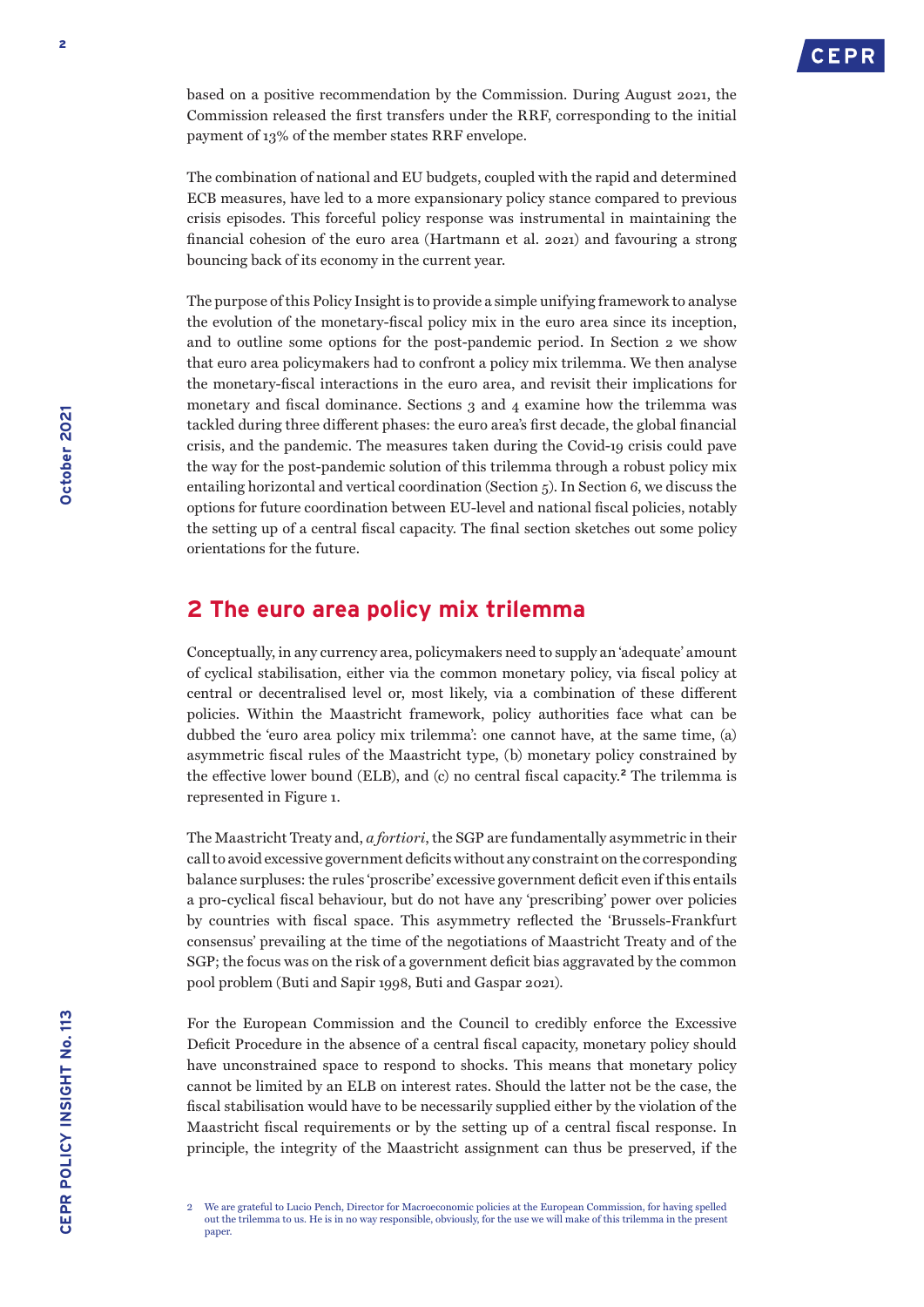

fiscal rules are coupled with a monetary policy not constrained by the ELB and/or with a central fiscal capacity that can supplement the national fiscal policies (Buti 2020).



Source: own elaboration.

A related implication of the Maastricht fiscal constitution is that the *proscribing* (as opposed to *prescribing*) nature of fiscal rules makes it exceedingly difficult to achieve the right fiscal stance for the euro area solely via 'horizontal' coordination of national fiscal policies. The experiences of the last decade before the pandemic shock have shown that either the euro area fiscal stance has not been adequate, or the achievement of a satisfactory fiscal stance has taken place, most of the time, via a wrong distribution of national fiscal positions – i.e. too restrictive in countries with fiscal space and too relaxed in countries with high government deficits and debts.

# **3 Monetary and fiscal dominance revisited: How the euro area's policy mix trilemma was handled in the first two decades**

This section provides a bird's eye view of the interactions between monetary and fiscal policies in the first two decades of the euro area's life.

In the first decade (1999–2007), the temporary solution of the trilemma took place mainly via the monetary policy corner. The ECB had sufficient ammunition to deliver on the goal of taming inflation and keeping the European economy close to its potential: from 1999 to 2007, real GDP growth and inflation rate in the euro area averaged 2.3% and 2.1%, respectively. At that time, the economic thinking subscribed to Blanchard and Galì's 'divine coincidence': by delivering on the inflation target, the central bank would also help keeping output close to potential (Blanchard and Galì 2007).

The euro area's first decade was a period of what one might dub 'weak monetary dominance'. Monetary authorities pursued their primary goal of price stability, then defined as close to but lower than 2%, whilst fiscal authorities kept reducing headline government deficits and gradually bringing down public debt ratios. Fiscal policies, however, benefitted from the relatively strong economic growth and the 'convergence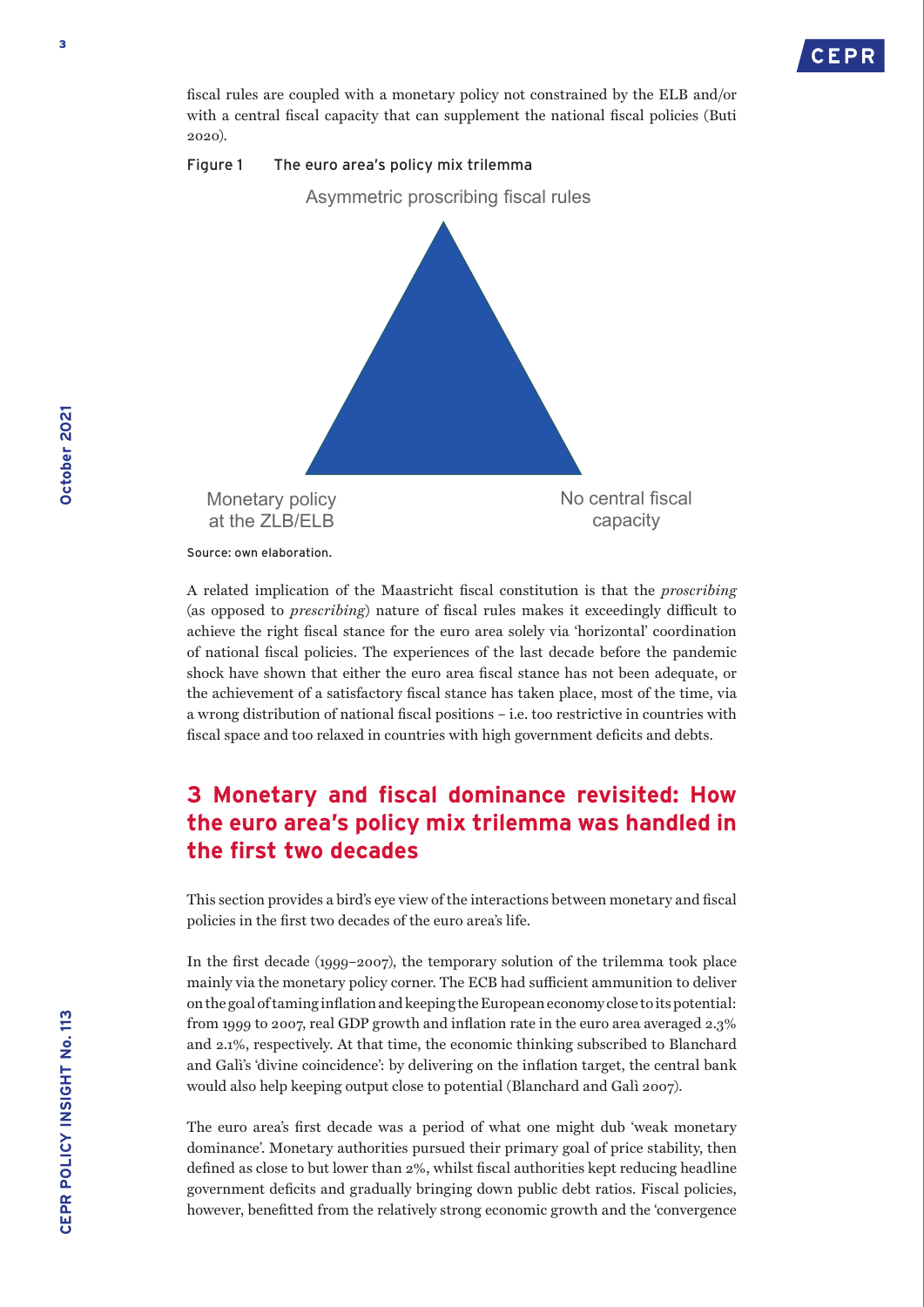

bonus': the impact of automatic stabilisers and the lower interests burden helped comply with the deficit ceiling with relatively modest structural efforts. This underpins the 'weak' qualification added to 'monetary dominance'.

The relations between monetary and fiscal authorities during the years 1999–2007 are summarised in Figure 2, which shows the interactions between monetary and fiscal policies in the policy instrument space. The horizontal axis shows the structural government deficit,  $d_s$ , and the vertical axis the policy interest rate,  $i$ . The figure depicts the reaction functions of the two authorities in a simple demand-and-supply macroeconomic model.**<sup>3</sup>** The reaction functions are derived under the assumption that the fiscal authorities aim at keeping output close to potential, without deviating from the structural balance target that can be interpreted as the medium-term objective (MTO) of close-to-balance or in surplus of the SGP  $(d_s^{MAX}$  in Figure 2). In parallel, the monetary authority pursues its inflation target, but faces a cost in changing its policy interest rate. Point A in Figure 2 represents the Nash equilibrium at the end of the euro area's first decade.





Source: own elaboration.

This equilibrium indicates that, after the nominal convergence to qualify for euro area participation, national fiscal authorities kept reducing the government deficits. On average, the reductions in the structural deficit were not enough to comply with the MTO (the  $d_s^{MAX}$  line).<sup>4</sup> In the meantime, the ECB was able to keep inflation in check by setting positive interest rates, well above the zero lower bond (ZLB) and, a fortiori, the recent ELB.

<sup>3</sup> See Buti et al. (2001). It should be noted that the positive slopes of both the reaction functions reflect the fact that when interest rates go up, fiscal policy is relaxed to offset the impact on output, and vice versa. The quoted paper shows that the relative steepness is a condition for the stability of the model. It ensures that a positive (negative) fiscal shock leads to a rise (fall) in the interest rate. Let us add that we do not investigate further possible changes in the slopes of the two functions during the different periods of the euro area. This investigation would require an analytical apparatus that goes beyond the purpose of the present paper. Our qualitative conclusions, however, are robust to possible changes of the slopes of the monetary and fiscal reaction functions. Another simplifying assumption is the representation of national fiscal policies via the aggregate structural balance.

<sup>4</sup> In 2006 and 2007, the average government deficit-to-GDP ratio in the euro area was equal to 1.5 % and 0.6 %, respectively. Twelve out of 13 countries were compliant with the 3% fiscal rule in 2007, that is, 92% of the euro area's member states at that time. Greece was the only country recording a deficit above 3% of GDP in 2007 (6.7%), but in the spring of 2008 it reduced this deficit to 2.8% of GDP. Let us recall that Eurostat expressed reservations on the latter number.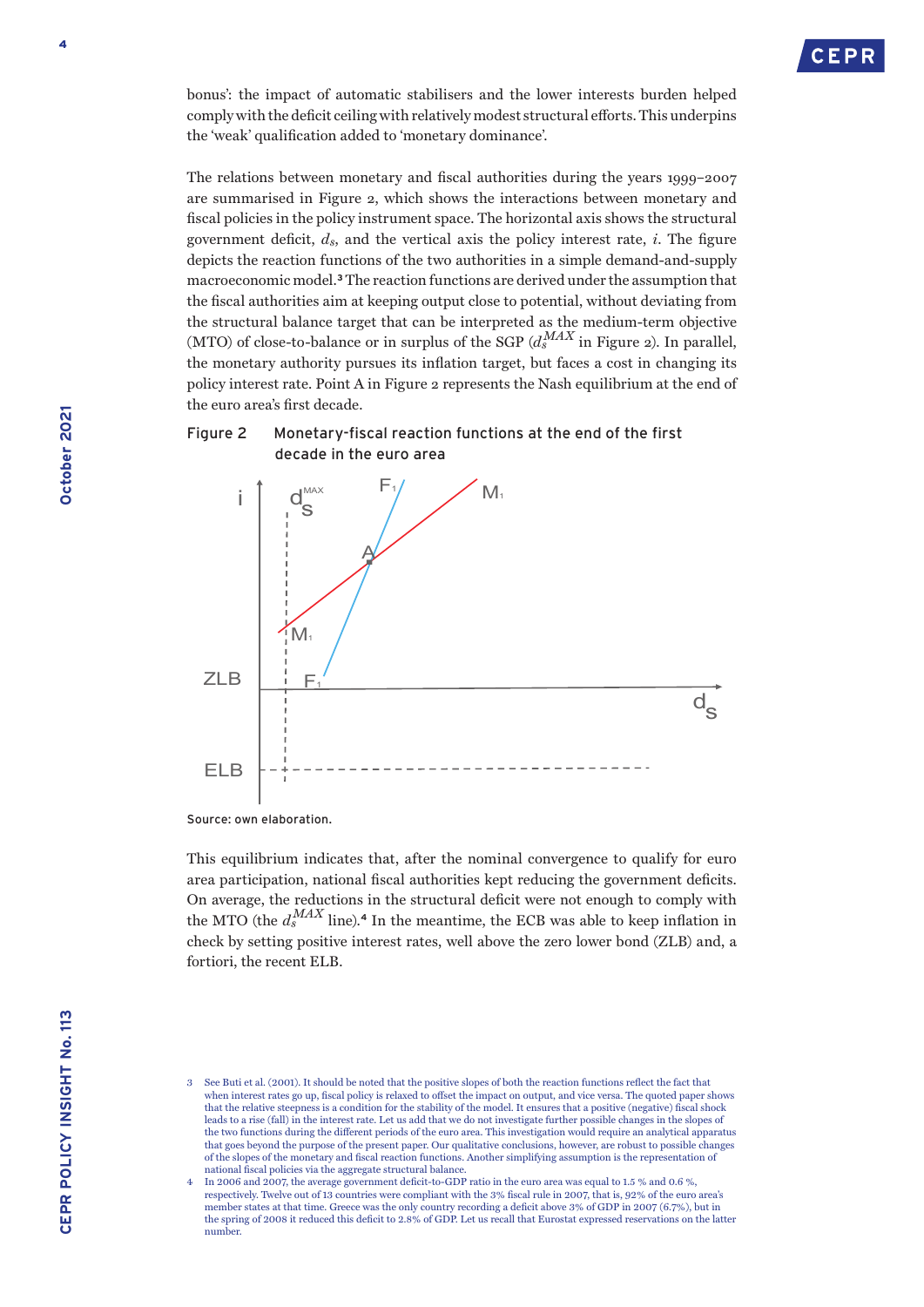

The benign initial years of the euro area were interrupted by the global financial crisis that came into full display after the bankruptcy of Lehman Brothers in September 2008. From the standpoint of the interplay between monetary and fiscal authorities, one can distinguish three sub-periods: end of 2008–2010, characterised by complementary, simultaneous fiscal and monetary expansion (the structural deficit increased by almost 2% over the two years); 2011–2014, dominated by the sovereign debt crisis and the strategic substitutability between monetary and fiscal policies, when the structural deficit was reduced by 4% of GDP compared to its 2010 level; and 2015–2019, when the overburdening of monetary policy went hand-in-hand with a flexible application of the fiscal rules resulting in a broadly neutral fiscal stance at the euro area level.

The monetary-fiscal interactions during these three sub-periods are depicted in Figure 3.

### Figure 3 Monetary-fiscal reaction functions during the second decade in the euro area



Source: own elaboration.

Note: The reaction functions in the first sub-period are denoted by apex<sup>1</sup>, those in the second sub-period by apex  $\mathbb{I}$ , and those in the third sub-period by apex  $\mathbb{II}$ .

In the initial sub-period, the policy mix turned expansionary: ECB policy rates were reduced (reversing the increase decided shortly before the Lehman bankruptcy), open market operations were strengthened, and national fiscal policies loosened following the Commission proposal of a discretionary fiscal expansion of 1½% of GDP in 2009 with a further smaller loosening in 2010. In Figure 3, these policy reactions are shown by the equilibrium moving from A to B.

In 2011, however, both policies turned restrictive as the recovery that started at the end of 2009 and continued unevenly in the 2010 was, mistakenly, deemed self-sustaining. European governments 'declared victory' on the international crisis, and the worries shifted from stabilisation to public debt sustainability.**<sup>5</sup>** The euro area entered a vicious circle where institutional flaws, such as the lack of a 'lender of last resort' for

<sup>5</sup> Buti (2020) recalls the debate and the decisions at the G20 Toronto summit, where the goal moved from supporting the economy to regaining fiscal sustainability. This shift was supported by Germany and Canada, whilst the US remained more reserved.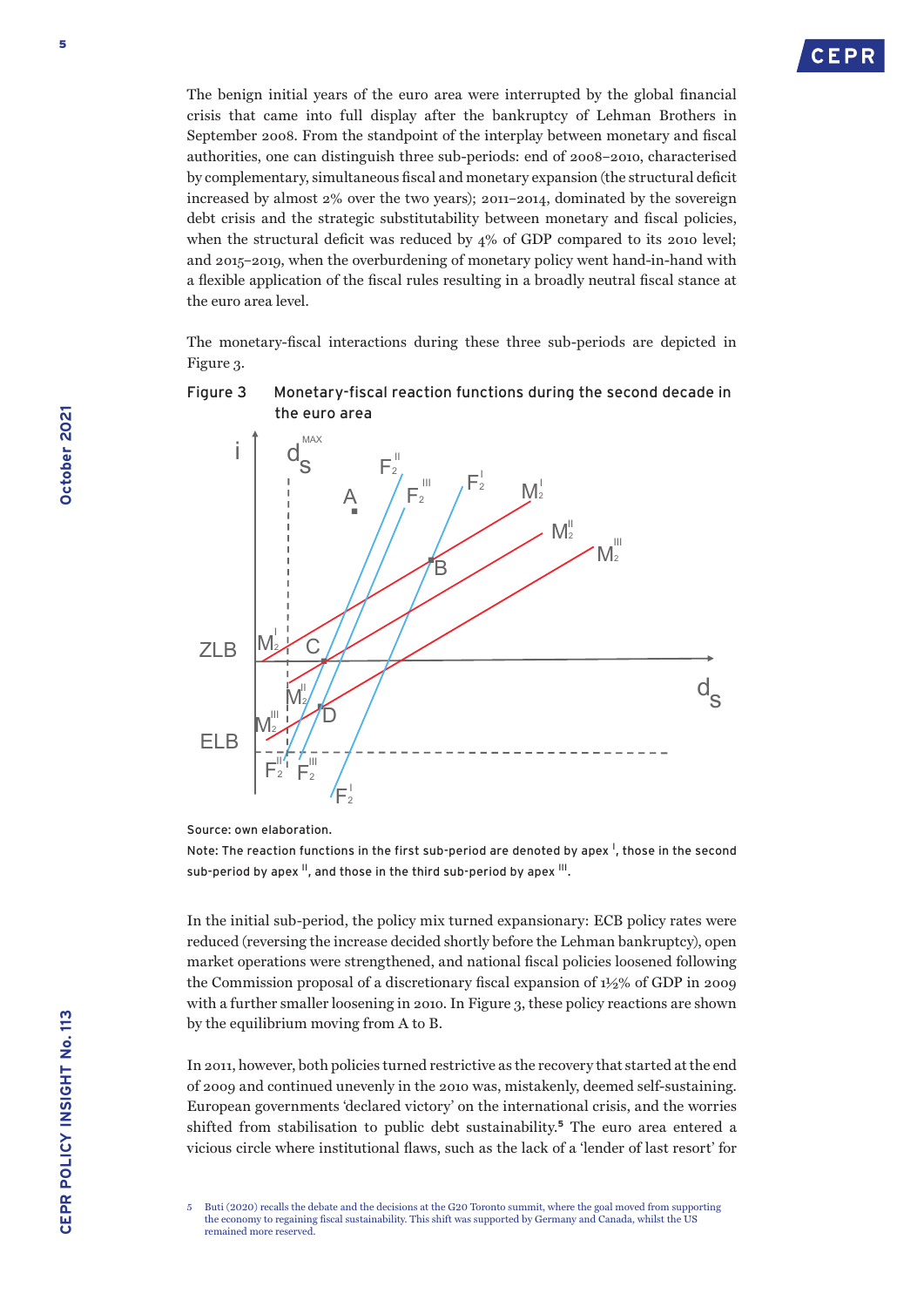

solvable sovereigns, and doubts on the integrity of the area triggered the sovereign debt and banking crises fuelling each other. The result was financial fragmentation and a double-dip recession.

After the two rises in the policy interest rates in the spring and summer of 2011 – that is, immediately before the peak in the sovereign debt crisis – monetary policy changed course and loosened substantially via various policy decisions. Let us recall the two Longer-Term Refinancing Operations (LTRO) in the beginning of December 2011 and end of February 2012; the "whatever it takes" statement by President Draghi in July 2012 and the related announcement of the Outright Monetary Transactions (OMT) in September 2012; and crucially the launch of unconventional monetary policies: (the Targeted LTRO, T-LTRO) in the late summer of 2014, the quantitative easing (QE) in the autumn of 2014, and the announcement of the extension of QE through the Asset Purchase Programmes (APPs) in the winter of 2014 (Messori 2021). Moreover, by mid-2014, policy interest rates hit the ZLB. On the fiscal side, the formal tightening of the fiscal rules (the Six Pack and the announcement of the Two Pack), which culminated with the adoption of the Fiscal Compact, led to a pro-cyclical fiscal stance going beyond the adjustment requirements of the SGP. This double shift is captured in Figure 3 by the shift from point B to point C.

During the third sub-period of the second decade of the euro area's life (2015–2019), monetary policy continued to provide substantial support via the strengthening of the APP and the effective combination between APP and a new T-LTRO (since April 2016), which set negative interest rates on bank's refinancing and government bonds (Benigno et al. 2020). As shown in Figure 3, the result was policy interest rates approaching the ELB (point D). At the same time, on average, national fiscal policies turned broadly neutral, helped by a more flexible interpretation of the central fiscal rules, as proposed by the newly installed Juncker Commission in early 2015 (European Commission 2015). This resulted in a broadly neutral fiscal stance for the euro area as a whole. However, the neutrality was attained via the wrong distribution of national fiscal positions. In France and Italy, notwithstanding the high public debt, fiscal adjustments first stalled and then were reversed. This came back to haunt policy authorities who found themselves with little fiscal space when the global economy weakened in 2019, well ahead the pandemic crisis (Boone and Buti 2019, Messori 2020).

What does the evolution of the policy mix imply for fiscal and monetary dominance? During most of the global financial crisis, the interplay between monetary and fiscal policies was dominated by strategic considerations. A tightening of the fiscal rules and pro-cyclical fiscal policies going beyond the adjustment requirements of the SGP were instrumental in gaining acceptance for a more active role of expansionary monetary policy and for establishing the European Stability Mechanism (March 2012) as the euro area's crisis management institution.

During the years 2012–2014, fiscal dominance reasserted itself and, then, characterised the whole sub-period. However, this form of fiscal dominance was not usually discussed in the literature. The overburdening of monetary policy in sustaining European economic activity in the face of fiscal retrenchment, and the need to ensure the integrity of the euro area in the absence of an unequivocal commitment on the part of leading governments,**<sup>6</sup>** led to *de facto* '*sui generis* fiscal dominance'. As argued by Buti (2020) and Messori (2021), the 'unpleasant monetarist arithmetic' of Sargent and Wallace (1981) was turned on its head: fiscal dominance emerged out of excessive fiscal prudence, especially in euro area member states with large fiscal space that were not under pressure from financial markets to adjust their balances. This specific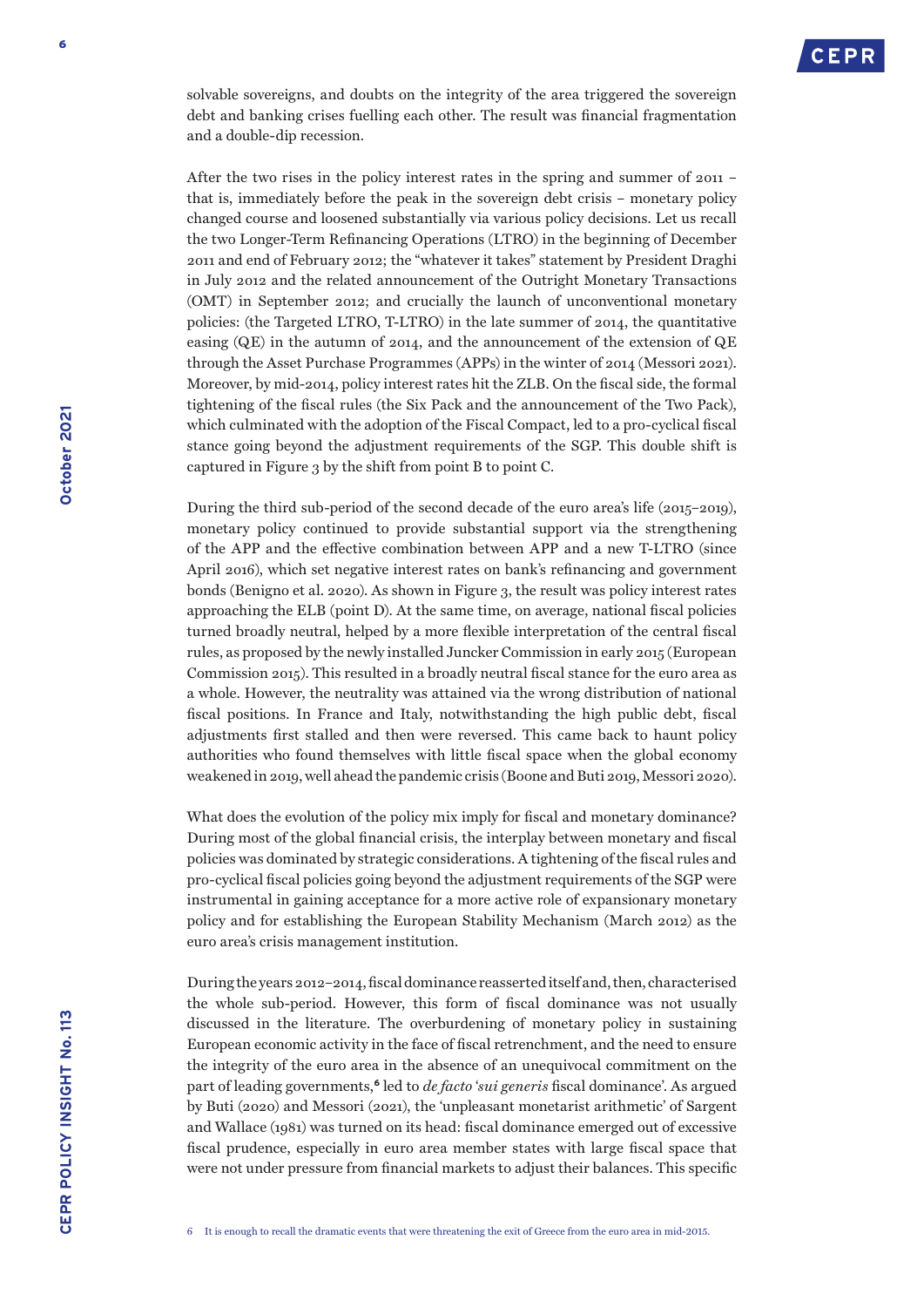

'fiscal dominance' continued in the years 2015–2018. As shown in Figure 3, in the face of a large demand shock, the pro-cyclical fiscal restriction pushed the monetary policy through the ZLB and eventually towards the ELB.

# **4 The policy mix during the pandemic: The search for congruence**

In the Maastricht constitution, the policy assignment aims at preventing fiscal dominance. Strong institutional safeguards of central bank independence and central constraints on national fiscal policies are designed to avoid an excessive accumulation of public debt, itself made worse by the common pool problem deriving from the interplay between a single monetary authority and several fiscal authorities. In such a construct, whilst fiscal constraints would tackle the government deficit bias, a 'conservative' central bank would avoid the inflation bias. As discussed above, fiscal dominance was not always eschewed, even if it took forms not envisaged in the original Maastricht set up. Whilst the Maastricht assignment had a strong focus on preserving stability, it was also believed to ensure an adequate degree of cyclical stabilisation. In such a system:

- a) Monetary policy would take care of symmetric shocks. According to the 'divine coincidence' view mentioned above, by keeping inflation close to target, monetary authorities would also deliver a level of output close to potential.
- b) Given uncertain leads and lags, discretionary fiscal policies would be unlikely to be successful. The negative supply-side effects of volatility in tax rates and, more generally, the scepticism over discretionary fiscal policies lead to the preference for tax smoothing (Barro 1979). Moreover, given the extensive tax and benefit systems in the EU, reliance on the working of automatic stabilisers was believed to provide a sufficient degree of shock absorption at the national level. Finally, portfolio reallocation and capital movements would ensure an adequate degree of private risk sharing.
- c) To the extent that EU countries pursued sound fiscal positions in normal times, sufficient room for manoeuvre to let automatic stabilisers respond to asymmetric shocks would be ensured without breaching the 3% deficit ceiling (Artis and Buti 2000).

The provisions of the SGP to attain a structural budget of 'close to balance or in surplus' legally codifies such line of thinking. In this setting, 'negative coordination' amongst national fiscal authorities and between the latter and the ECB would suffice (Buti and Sapir 1998).

The global financial crisis of 2007-2009 showed that such a model was partial at best. Three aspects can be recalled in this respect.

*First*, it is now clear that the ELB is an important constraint over the conduct of monetary policy. When monetary policy is operating under the shadow of the ELB, there are significant negative spillovers associated with deficient demand. Inflation can undershoot the price stability norm for long periods, so that monetary policy may need support from expansionary fiscal policy to deliver price stability in a timely manner. This is a substantial departure from the Maastricht framework. This point cannot be over-emphasised: in 1990, ten years into disinflation, the concern with 'too low inflation for long' was not an issue for Maastricht negotiators.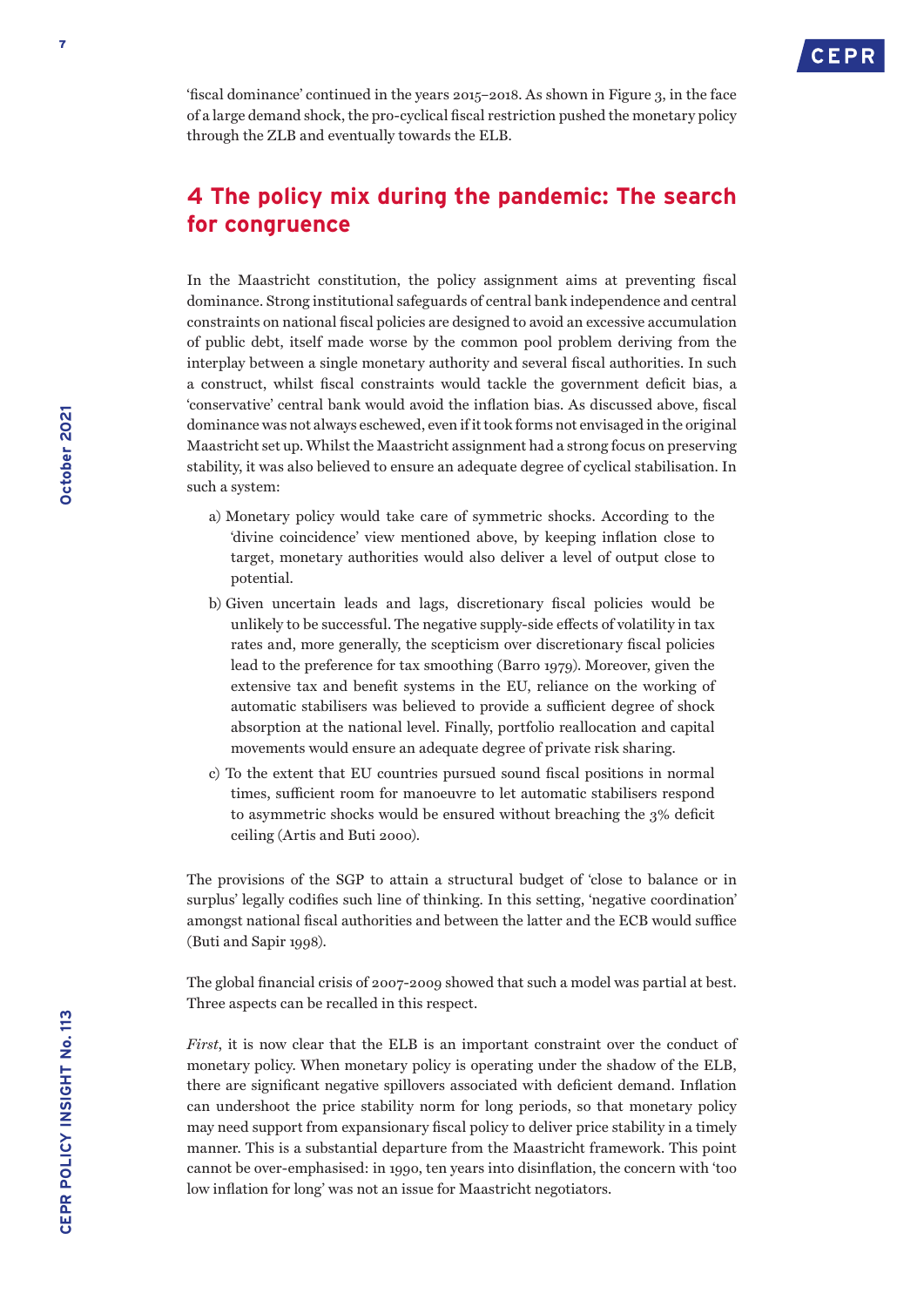

*Second*, fiscal policy is now seen as a powerful tool for stability and stabilisation. It is generally recognised that discretionary fiscal policy can play an important role in managing divergent growth trends in a currency union, especially after exceptionally large shocks such as the Covid-19 pandemic. Fiscal policy can be timely and act decisively in extreme cases. This was not envisaged at the time of the Maastricht Treaty, and not at this scale even later. Public stabilisers are key in situations of stress because, in these circumstances, private stabilisers tend to fail: the sovereign and banking crises in the euro area have shown financial integration fragmenting over stress. The link between national treasuries and national banking sectors created a doom loop that served as an amplification mechanism of underlying stress instead of smoothing the initial shock.

*Third*, in the face of large demand shocks, the combined effect of the negative output gap and tax-rich elasticities leads to sizeable swings in the national balances, pushing government deficits over the 3% of GDP deficit limit even starting from sound fiscal positions.

The limits of the Maastricht framework came fully to the fore when the pandemic hit the European and the global economies. The European policy response was a combination of further loosening of the fiscal rules via the triggering of the GEC, the establishment of a central fiscal response via the NGEU and the other measures adopted by the Eurogroup, and fast and radical ECB measures aimed at increasing the liquidity pumped into the economic system through the banking channel (T-LTRO III) and at temporarily removing the market constraints to national fiscal policies (strengthened APP and the Pandemic Emergency Purchase Program, or PEPP), even in the euro area's over-indebted countries (Benigno et al. 2021). Contrary to the strategic substitutability between the monetary and fiscal policies prevailing during most of the financial crisis, a congruent policy mix was implemented in the euro area as an effective response to the pandemic.**<sup>7</sup>** Figure 4 captures such policy responses.

For the first time, the horizontal coordination of national fiscal policies (in Figure 4 indicated as *FN*) was complemented by vertical coordination between national balances and the EU fiscal initiatives (in the same figure, the resulting 'aggregate' reaction function is indicated as  $F^{N+C}$ , where *C* stands for 'centralised'). The double shift to the right of the fiscal reaction function, with monetary policy hitting the ELB, brings the European equilibrium from D to H. The result was a very aggressive relaxation of the macroeconomic policy stance.

Figure 5 sums up the evolution of the monetary-fiscal interactions in the euro area at the end of the first decade (point A), at the end of the European double-dip recession and the pre-pandemic recovery (point D), and at the possible end of the Covid-19 emergency (point H). Leaving aside the period of 'weak' monetary dominance and the initial years of the international crisis, the European fiscal policies were – at first – characterised by a recessionary and pro-cyclical stance and were progressively relaxed since 2016. However, the manners and timing of this relaxation were not consistent with the achievement of efficient equilibria in the years preceding the pandemic. Monetary policy gradually lost its room for manoeuvre and was eventually constrained by fiscal dominance and pushed towards the ELB before the pandemic shock. The current policy mix, leading to point H, is based on an equilibrium which is still unstable because it can fall again prey of fiscal dominance. The next section discusses how to escape such a sub-optimal equilibrium.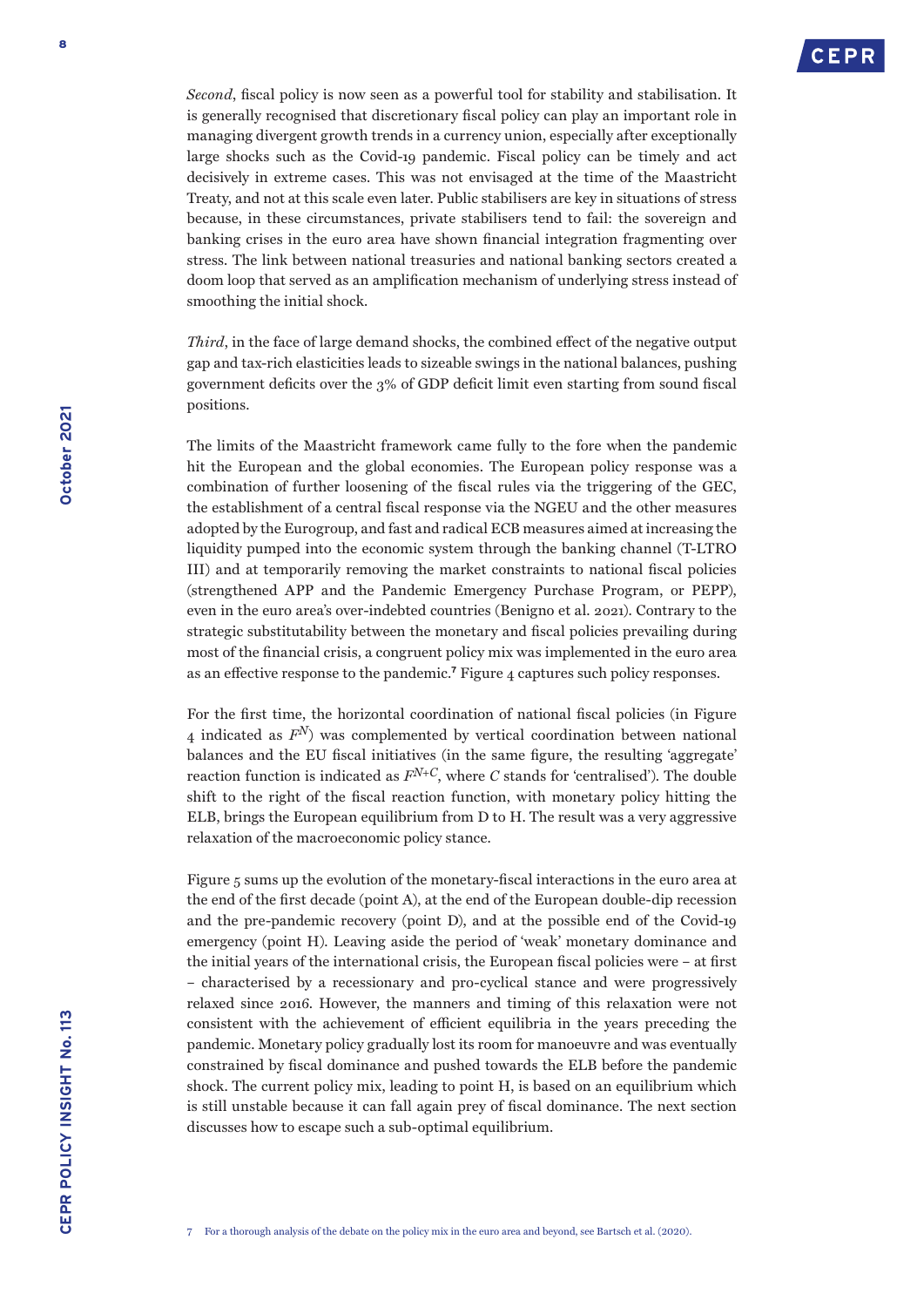

**CEPR** 

Source: own elaboration.





S ource: own elaboration.

October 2021 **October 2021**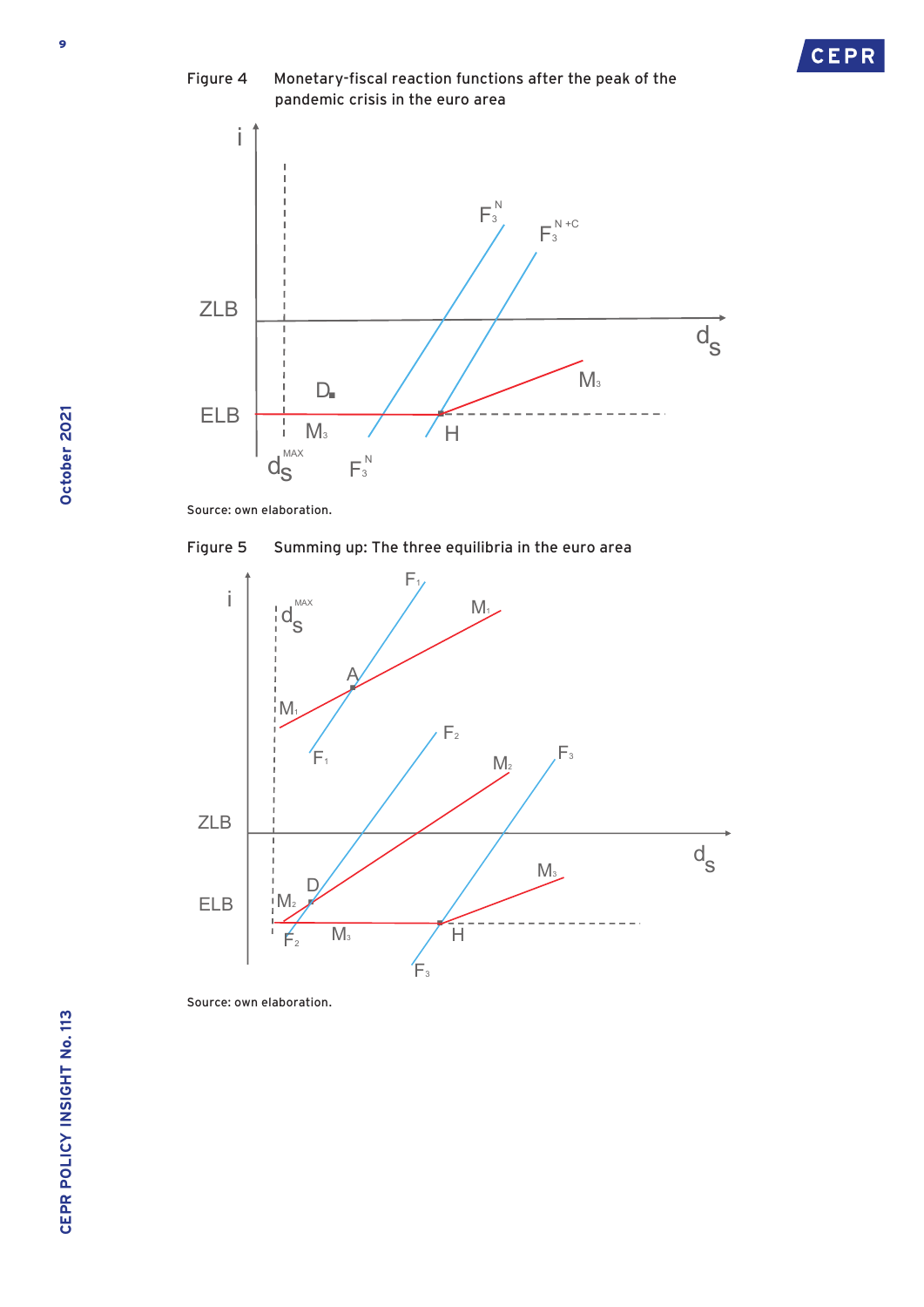

## **5 Post-pandemic policy mix: Revisiting the Maastricht policy assignment**

In the previous sections, we have reviewed how the monetary and fiscal policy legs have interacted during the various phases of the euro area's lifetime. Figure 6 summarises the impacts of these different policy mixes on the trilemma that we sketched out in Section 2. In each of the three phases analysed above, the specific policy impact led to temporary solutions of the trilemma, with varying degrees of effectiveness.

We already emphasised that, after a period of *weak monetary dominance* during the euro area's first decade and a short episode of coordinated expansion at the outset of the financial crisis, *sui generis fiscal dominance* prevailed during and after the sovereign debt crisis. In that period, monetary policy became 'the only game in town' (El-Erian 2016). During the pandemic, instead, the trilemma was resolved at the two corners characterised, respectively, by the ECB's attainment of the ELB and by a strong fiscal response at the EU level. The latter was complemented by the suspension of the SGP adjustment requirements via the triggering of the GEC. The combination between these initiatives, the strengthening of unconventional monetary policies (most notably the PEPP), and the action at the EU level that showed vigorous solidarity among member states (SURE, NGEU), favoured the adoption of strong expansionary fiscal policies even in euro area countries without fiscal space. This exceptional policy response entailed a more congruent policy mix. However, given the one-off nature of NGEU and the large accumulation of government bonds on the ECB's balance sheet, even this solution of the trilemma is temporary and does not ensure stable equilibria going forward.

### Asymmetric proscribing fiscal rules No central fiscal capacity Monetary policy at the  $ZIB$  / FLB 1999 – 2008 Weak monetary dominance 2020 – 2021 Congruent policy mix 2008 - 2019 Sui generis fiscal dominance **Overburdening of monetary poll + flexible SGP implementation**

### Figure 6 How the trilemma has been solved so far

Supplementing national fiscal policies with a permanent central fiscal capacity would allow to attain an adequate fiscal stance and a more balanced policy mix that would overcome any kind of fiscal dominance. This model of vertical coordination is sketched out in Figure 7.

If supplemented by a central fiscal capacity, the national fiscal reaction function  $F_4^N$ could shift towards  $d_s^{MAX}$  without leading to a recessionary fiscal stance. In fact, this shift would be compensated by a centralised fiscal expansion which brings the aggregate fiscal stance to  $F_4^{N+C}$ . This stronger role of fiscal policies would allow monetary policy to escape the ELB. Hence, the post-pandemic equilibrium would become *EN+C*.

Source: own elaboration.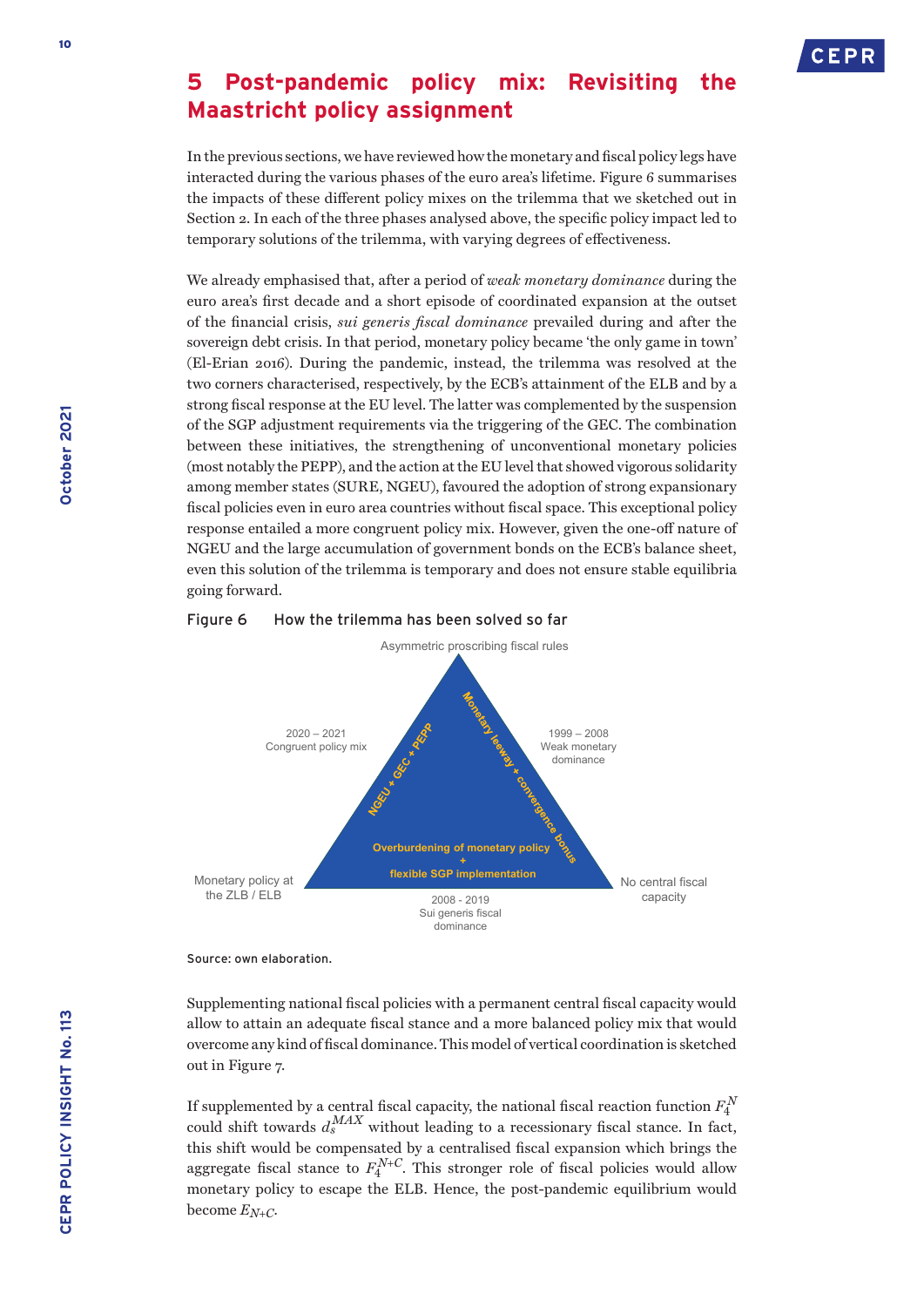

Source: own elaboration.

 $d_S^{\text{max}}$ 

It is worth noting that this latter equilibrium can be attained through varying combinations between national and centralised fiscal policies. This flexible combination between  $F_4^{N+C}$  and  $F_4^N$ , which can be dubbed the 'vertical coordination space', would make the post-pandemic equilibrium much more robust than that attained during the pandemic. In the steady state, one could see national fiscal policies become compliant with the MTO  $(d_s^{MAX})$  and the central fiscal capacity to amount to  $(E_{N+C} - F_4^N)$ . During the transition, the central fiscal capacity would likely be smaller and the national fiscal policies would approach  $d_s^{MAX}$  only gradually. This implies that, with respect to the steady state equilibrium,  $F_4^N$  would be shifted to the right but would remain to the left of *EN+C*. The appropriate overall fiscal stance would be achieved by allowing flexibility vis-a-vis the MTO and a complementary gradualness in implementing central fiscal policies.

Importantly, in this new policy mix with vertical fiscal coordination, the unconventional monetary policy would not be constrained to supporting the sustainability of national fiscal policies and, thus, it would not fall again into a distortionary fiscal dominance condition. This would ease the gradual winding down of the government bonds accumulated on the ECB's balance sheet, when required by a well-balanced monetary policy.**<sup>8</sup>** The result is that the ECB should escape the ELB as well as a distortionary and unsustainable composition of its assets.

<sup>8</sup> As recalled in Buti (2020), in 2019 Mario Draghi called for a monetary policy satisfying three 'Ps': patience, persistence and prudence.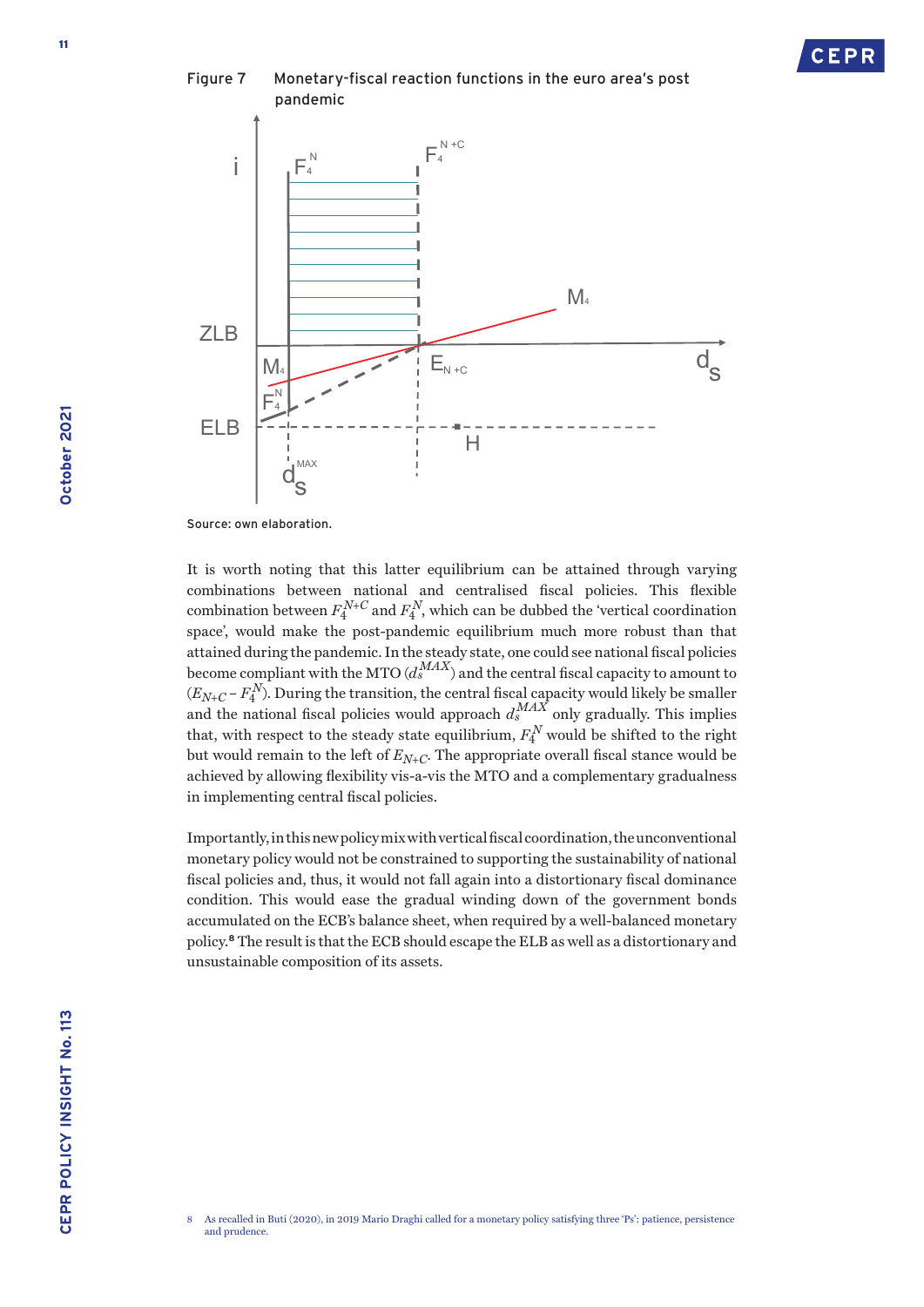# **6 The EU's vertical fiscal coordination in practice**

We have argued above that a 'vertical' fiscal coordination between the national and the EU-level policies appears the appropriate way forward if one does not want to continue relying on the monetary arm, with the high risk of pushing the ECB beyond its mandate. This coordination requires building a central fiscal capacity within a coherent 'European budgetary system'.**<sup>9</sup>** The EU's current governance is far from this solution. As recalled above, faced with the dramatic economic fallout from the pandemic, vertical coordination has taken the form of setting up NGEU, with the RRF at its core. Many observers, including the German Finance Minister, Olaf Scholz, have hailed the building of NGEU as Europe's Hamiltonian moment. A number of observers are (explicitly or implicitly) calling to make the new central fiscal capacity a permanent feature of the post-pandemic EU fiscal architecture. However, NGEU and its main programmes were explicitly conceived as a 'large one-off',**<sup>10</sup>** whereas an effective central fiscal capacity requires a permanent and stable institutional design.

The Commission has called in the past for setting up a central fiscal capacity (European Commission 2017). What form could such capacity take? There are, in principle, three non-mutually exclusive options:

- a) creating a central stabilisation function;
- b) increasing the supply of EU public goods; or
- c) setting up conditional transfers from the EU budget.

Table 1 provides a qualitative assessment of these three options along institutional, political, and economic dimensions.

|                                      | Legal/<br>institutional<br>compatibility              | <b>Political</b><br>feasibility | Incentive<br>structure                                    | <b>Technical</b><br>design            |
|--------------------------------------|-------------------------------------------------------|---------------------------------|-----------------------------------------------------------|---------------------------------------|
| Central<br>stabilisation<br>capacity | Complement<br>of single<br>monetary<br>policy         | Interplay with<br>SGP reform    | Moral hazard<br>concerns                                  | Automaticity,<br>eligibility          |
| Supply of EU<br>public goods         | Topping up of<br>EU budget                            | Low in ST<br>High in MT         | Interplay<br>EU/national<br>budgets                       | <b>Identification</b><br>problem      |
| Keep RRF in<br>normal times          | Reviving<br>'contractual<br>arrangements'<br>proposal | One-off nature<br>of RFF        | Acceptance of<br>strong role of<br><b>FU</b> institutions | Use<br>existing RFF<br>infrastructure |

#### Table 1 Assessing the three options

Source: own elaboration.

- 9 Sapir et al. (2004) and Buti and Nava (2003) examined in a different setting how the vertical coordination between the EU budget and national balances could be designed.
- 10 The RRF is established according to art. 122 of the EU Treaty which provides the EU with the possibility of establishing measures, decided in a spirit of solidarity, appropriate to the economic situation. Such an article would not allow a permanent central fiscal capacity to be legitimised.

**October 2021**

October 2021

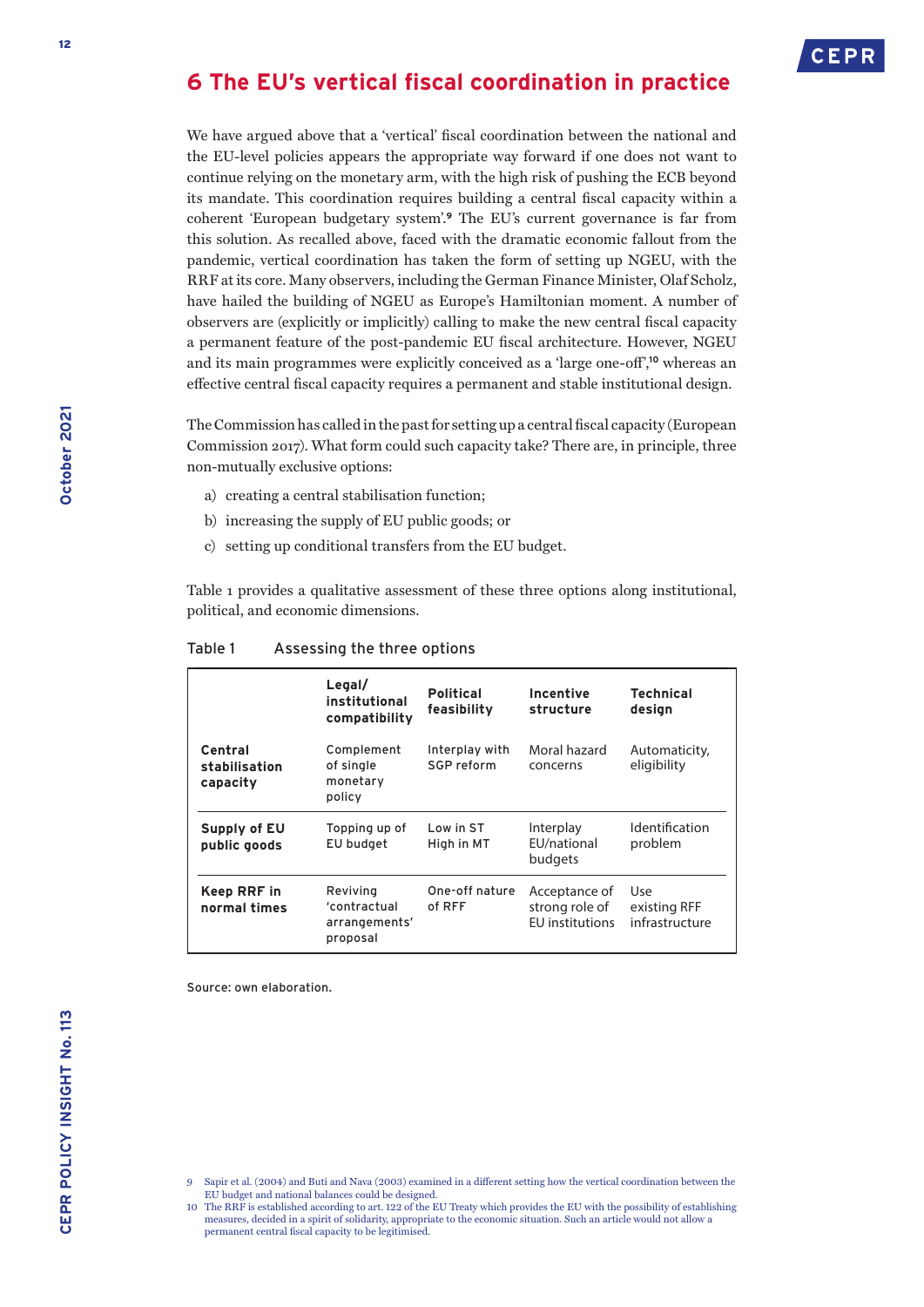The first option – that is, creating a central stabilisation capacity – would be the most rational one for the completion of the EU economic governance, but probably also the most contentious politically. In 2018, the Commission proposed an embryo of a stabilisation capacity based on loans – the European Investment Stabilisation Function (EISF) (European Commission 2018). The discussions amongst the member states and within the Council proved very difficult and led to a substantial weakening of the ambition of the Commission proposal. Eventually, as the pandemic hit Europe, it was superseded by NGEU.

The most cumbersome issue of this option might be the 'moral hazard' risks characterising the implicit contract under imperfect information between the European fiscal supervisors and national governments. If the national governments anticipated the support of a central fiscal instrument in case of negative shocks or negative cyclical phases, they would have fewer incentives to create national fiscal room for manoeuvre in periods of strong growth. This is what allegedly occurred during the euro area's 'good times'. As the economic literature proved long ago (e.g. Hirshleifer and Riley 1992, Kreps 1990), such concerns could be alleviated via appropriate incentives and eligibility requirements. However, in the European debate, this perspective has not been fully recognised or pursued. A reason is that the reference to moral hazard often hides deep mistrust between member states dressed up as concerns about institutional legitimacy. This implies that the political feasibility of the first option will remain untested until there is an improvement in cooperation (and trust) between member states.

The second option – that is, increasing the supply of EU public goods – would be the response to the criticism towards NGEU for relying excessively on transfers to member states (via the RRF) and, as such, not being sufficiently 'European' (Pisani-Ferry 2020). As we pointed out in an earlier paper, the agreement at the European Council in July 2020 increased the share of the RRF and reduced the non-allocated part of NGEU, which provided truly European public goods (Buti and Messori 2020).**<sup>11</sup>** This was a signal that, particularly during an emergency and the subsequent recovery, the second option appears not easy to agree upon. Moreover, it would require a topping up of the EU budget and an increase in own resources of the EU balance. However, even if this option is not likely in the short to medium term, it may turn out to be compelling in the longer term. Whilst not always straightforward from a fiscal federalism standpoint, its incentive structure and technical design appear solvable, building on the numerous proposals on how to reorient the EU budget in the light of the evolving EU priorities in the economic, environmental, and geopolitical spheres (Buti and Messori 2021).

The final option – that is, setting up conditional transfers to national budgets – would be akin to a *de facto* revival of the proposal of 'Contractual Arrangements' made by Herman van Rompuy in mid-2013 when he was at the helm of the European Council. Contractual Arrangements were rejected by the majority of member states through a spurious coalition between 'core' countries, concerned by the permanent transfers, and fragile countries, concerned by the risk of excessive conditionality. Despite this weakness, the option would have the advantage of building on the institutional infrastructure set up under the RRF.**<sup>12</sup>** For the stated reasons, the actual recourse to Contractual Arrangements should overcome political difficulties. In fact, the EU's 'core' countries should accept the principle of recurrent conditional grants, and the EU's high-public-debt countries should accept an intrusive role of European

<sup>11</sup> The Commission attempted to recreate the space for EU public goods from the bottom up by focusing on seven flagship initiatives (three in the domain of ecological transition, three in the digital transition, and one in social policy), and by pushing member states to present transnational projects within their RRPs. The attempt, however, was not fully successful.

<sup>12</sup> However, it would not be possible to utilise the NGEU's legal basis (art. 122), which allows community action under emergency.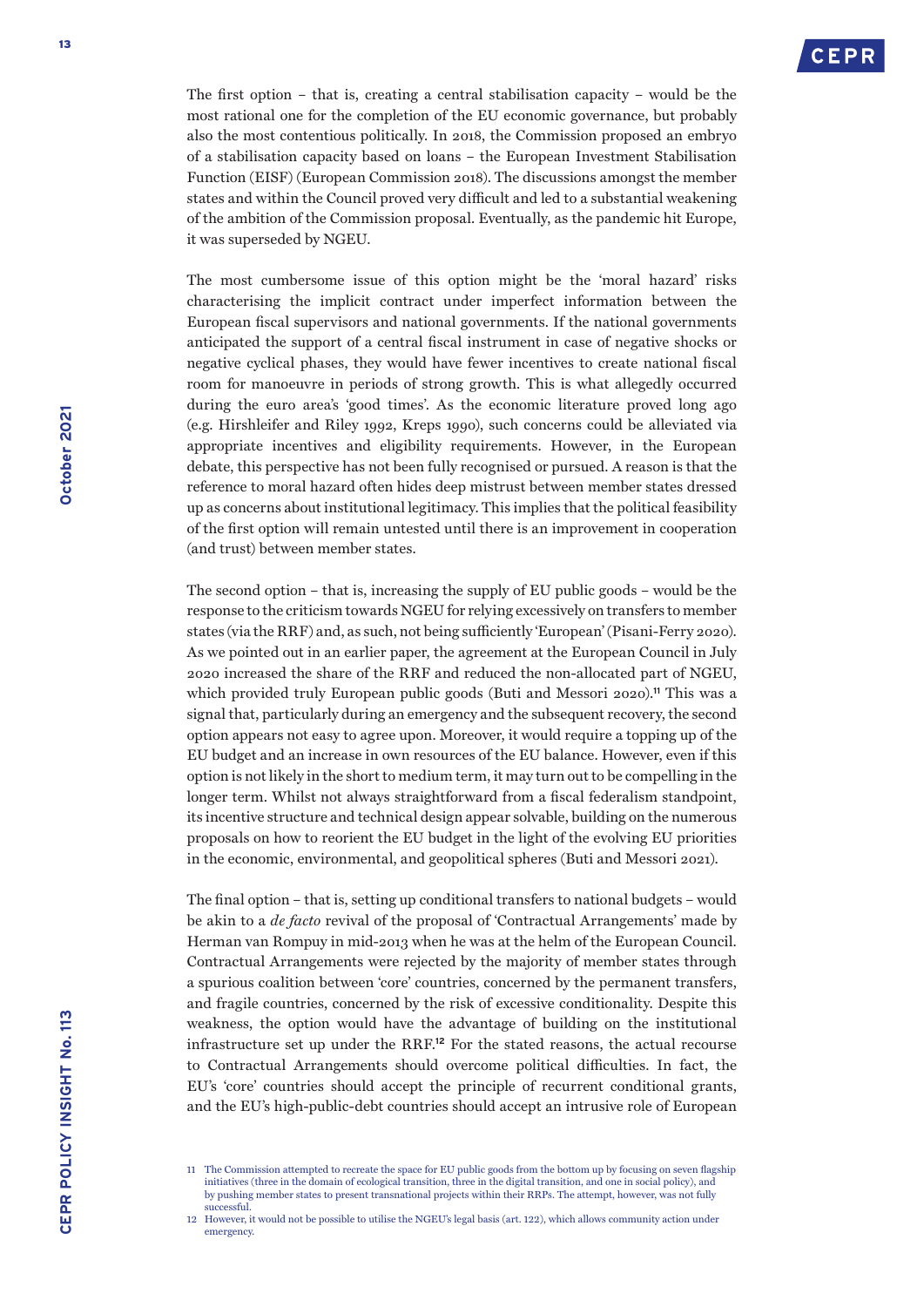

institutions in their national fiscal policies. Should this option be pursued, a more structured coordination between programmes would have to be put in place to internalise spillovers and optimise synergies.

## **7 Conclusion**

The interactions between the single monetary policy and the fiscal policies of the member states are central elements of economic policies in the euro area. Politics and institutions – national and supranational – are key for fiscal practices and performance. Thus, a stability-oriented economic policy regime requires not only rules and procedures but also institutions delivering sustainable and resilient fiscal policies, and an adequate policy mix.

Whilst the monetary-fiscal framework of the EU has proved to be resilient in the face of massive emergencies, it is widely acknowledged that the policy mix has been suboptimal most of the time. 'Horizontal coordination' has often failed because it has put a disproportionate burden on monetary policy in bad times, and it has created insufficient fiscal room for manoeuvre in good times. 'Vertical coordination' between the national and EU level has occurred only in the extreme circumstances created by the pandemic.

The relaunch of the "Review of the economic governance framework" this autumn (2021) will need to discuss how EU fiscal rules allow reining in burgeoning debt levels, tackling the pro-cyclical bias of fiscal rules, and making the rules consistent with the green and digital transitions. The analysis in this Policy Insight points to the need to consider the 'vertical coordination' between national balances and the EU budget as an essential element to attain an adequate fiscal stance and to contribute to a balanced policy mix.

NGEU has provided an effective central response under duress and allowed a balanced fiscal-monetary policy mix to be attained. More lasting innovations require stronger mutual trust between member states. Success in the implementation of the RRPs, and hence in the implementation of NRRPs, will be key to creating this trust as a condition for allowing any more lasting option for a central fiscal capacity. In the long run, as the example of other currency unions shows, there is no alternative to a central budget supplying EU public goods and supplementing national stabilisation programmes.

The establishment of a permanent fiscal capacity is likely to materialise only in the longer term. During the transition period, we will need to set the compass in the 'vertical coordination space' between national fiscal stance and central fiscal support. The closer the 'needle' remains to the national fiscal responsibility, the more the fiscal rules will have to foresee flexibility to allow the necessary room for manoeuvre at the national level. The closer we get to a more substantive role of the central budget, the stricter the respect of the EU requirements will have to be; any consideration of a central fiscal capacity will need to go hand-in-hand with further sharing of national fiscal sovereignty. This interaction is likely to evolve over time. As such, the forthcoming reconsiderations of the EU fiscal rules following the "Review of the economic governance framework" will need to be robust to the future evolution of vertical fiscal coordination. Adding this policy dimension may help avoid the zerosum game that has often marred the discussions on EU fiscal rules.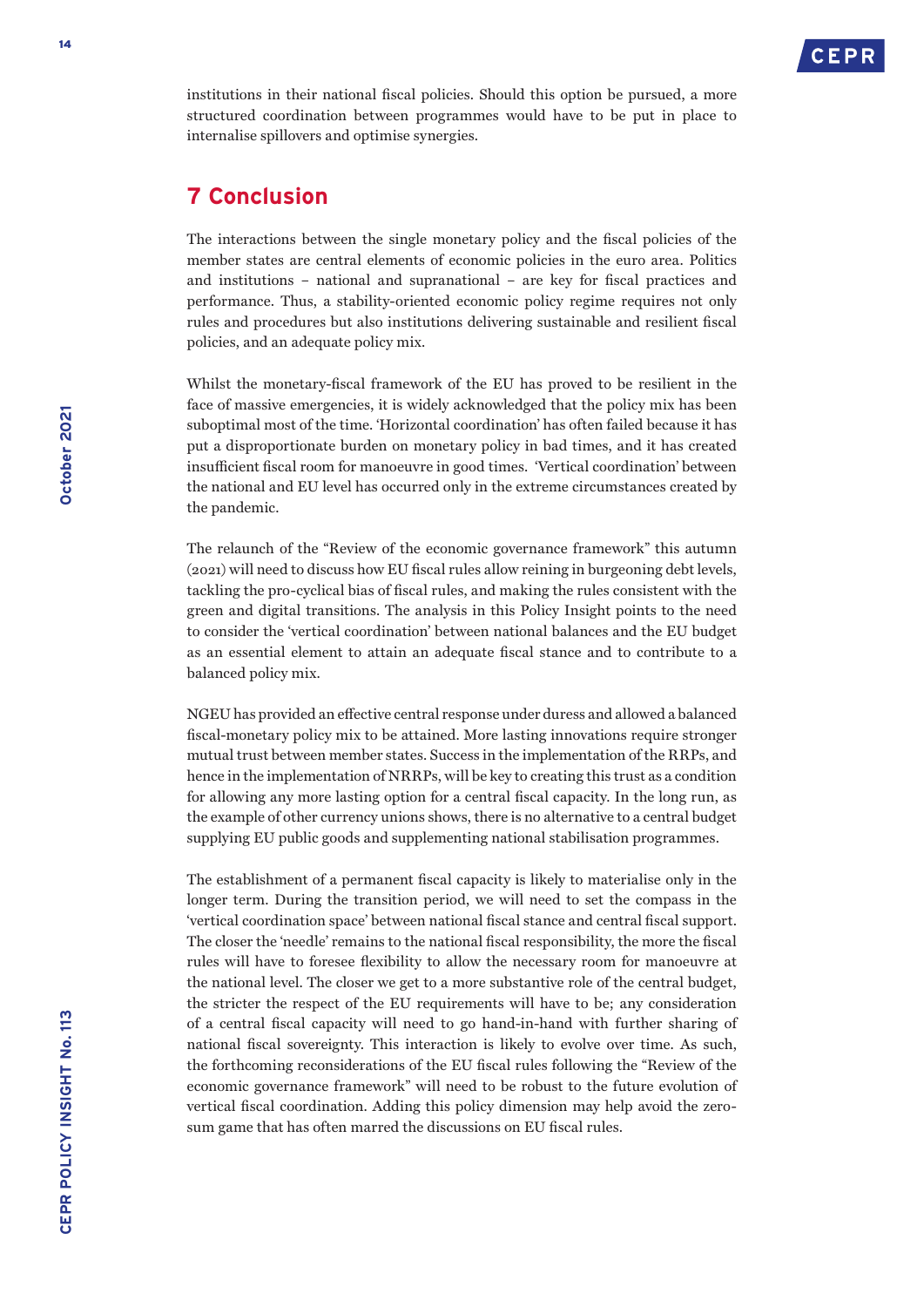### **References**



- Artis, M J and M Buti (2000), "'Close-to-Balance or in Surplus': A Policy-Maker's Guide to the Implementation of the Stability and Growth Pact", *Journal of Common Market Studies* 38(4): 563-591.
- Barro, R J (1979), "On the Determination of Public Debt", *Journal of Political Economy* 87: 940-971.
- Bartsch, E, A Bénassy-Quéré, G Corsetti and X Debrun (2020), *It's All in the Mix: How Monetary and Fiscal Policies can Work or Fail Together*, Geneva Report on the World Economy 23, London: CEPR.
- Benigno, P, P Canofari, G Di Bartolomeo and M Messori (2020), "Theory, evidence, and risks of the ECB's Asset Purchase Programme", in *The ECB's Asset Purchase Programmes: Experience and Future Perspectives,* Study for the Committee on Economic and Monetary Affairs, Policy Department for Economic, Scientific and Quality of Life Policies, European Parliament (also in SEP Working Paper No. 5).
- Benigno, P, P Canofari, G Di Bartolomeo and M Messori (2021), "The ECB's Measures in Support of the COVID-19 Crisis", In-Depth Analysis for the Committee on Economic and Monetary Affairs, Policy Department for Economic, Scientific and Quality of Life Policies, European Parliament (also in SEP Working Paper No. 4).
- Blanchard, O and J Galì (2007), ["Real Wage Rigidities and the New Keynesian](http://www.nber.org/papers/w11806.pdf)  [Model"](http://www.nber.org/papers/w11806.pdf), *Journal of Money, Credit and Banking* 39(1): 35–65.
- Boone, L and M Buti (2019), "Right here, right now: The quest for a more balanced policy mix", VoxEU.org, 18 October.
- Buti, M (2020), "Economic Policy in the Rough: A European Journey", CEPR Policy Insight No. 98, January.
- Buti, M and V Gaspar (2021), "Maastricht values", VoxEU.org, 8 July.
- Buti, M and M Messori (2020), "Next Generation EU: An Interpretative Guide", Policy Brief 29, Luiss School of European Political Economy.
- Buti, M and M Messori (2021), "Towards a new international economic governance: The role of Europe", mimeo.
- Buti, M and M Nava (2003), "Towards a European Budgetary System", EUI RSC Working Paper 2003/08.
- Buti, M and G Papacostantinou (2021), "The Legacy of the Pandemic: How Covid-19 is Reshaping Economic Policy in the EU", CEPR Policy Insight No. 109, June.
- Buti, M and A Sapir (1998), *Economic Policy in EMU: A Study by the European Commission Services*, Oxford University Press: Oxford.
- Buti, M, J In't Veld and W Roeger (2001), "Monetary and Fiscal Policy Interactions Under a Stability Pact", Bank of Italy, Fiscal Rules Conference.

El-Erian, M (2016), *The Only Game in Town*, Random House.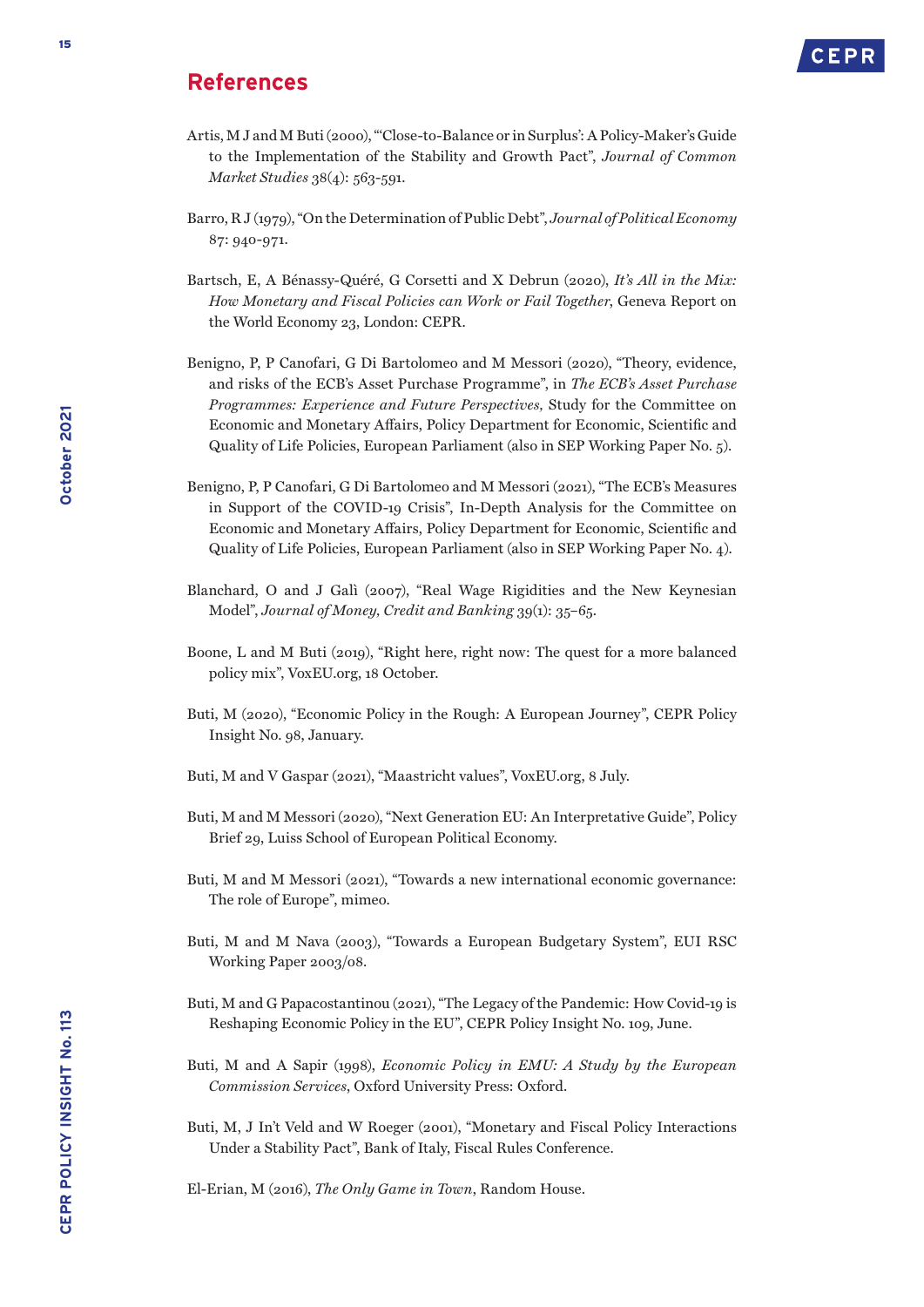- European Commission (2015), "Making the Best Use of the Flexibility within the Existing Rules of the Stability and Growth Pact", COM/2015/012, 13 January.
- European Commission (2017), "Reflection Paper on Deepening the EMU", COM/2017/291, 31 May.
- European Commission (2018), "Proposal for a Regulation on the Establishment of a European Investment Stabilisation Function", COM/2018/387, 31 May.
- Hartmann, P, S Borgioli, A Kempf, P Molitor, and F P Mongelli (2021), "Financial Integration and Structure in EMU during the Corona Crisis", VoxEU.org, 28 May.
- Hirshleifer, J and J G Riley (1992), T*he analytics of uncertainty and information*, Cambridge University Press.
- Kreps, D M (1990), *A Course in Microeconomic Theory*, Princeton University Press.
- Messori, M (2020), "The economy in the time of the coronavirus: The different limits of the monetary and fiscal policies", SEP Policy Brief No. 8.
- Messori, M (2021), *Recovery Pathways. The Difficult Italian Convergence in the Euro Area*, Bocconi University Press.
- Pisani-Ferry, J (2020) "European Union recovery funds: Strings attached, but not tied up in knots," Policy Contribution No. 19, Bruegel.
- Sapir, A et al. (2004), *An Agenda for a Growing Europe The Sapir Report*, Oxford University Press.
- Sargent, T and N Wallace (1981), "Some Unpleasant Monetarist Arithmetic", *Federal Reserve Bank of Minneapolis Quarterly Review*, Fall: 1-17.

#### **ABOUT THE AUTHORS**

**MARCO BUTI** is Head of Cabinet of Commissioner Paolo Gentiloni who is responsible in the European Commission for economic affairs and taxation. From December 2008 until November 2019, he was Director General for Economic and Financial Affairs at the European Commission. He was educated at the Universities of Florence and Oxford. Since 1987, when he joined the European Commission, he held various positions including that of economic advisor to the Commission President. He has been visiting professor at the Universitè Libre de Bruxelles, the University of Florence and at the European University Institute. He has published extensively on EMU, macroeconomic policies, structural reforms, welfare state, and unemployment.

**MARCELLO MESSORI** holds the Poste Italiane chair on European Economy and European Economic Governance at the Department of Economics and Finance, LUISS University (Italy). He is also Senior Fellow at the Luiss School of European Political Economy, that he directed from the foundation (2013) to 2020, and adviser to the European Parliament. He has been Visiting Professor in various Universities, and Visiting Scholar – among others – at MIT (Cambridge Ma.) and Stanford University. He published more than two hundred works. He has been president of the Italian Railways company (until November 2015). Currently he is president of Allianz Bank.